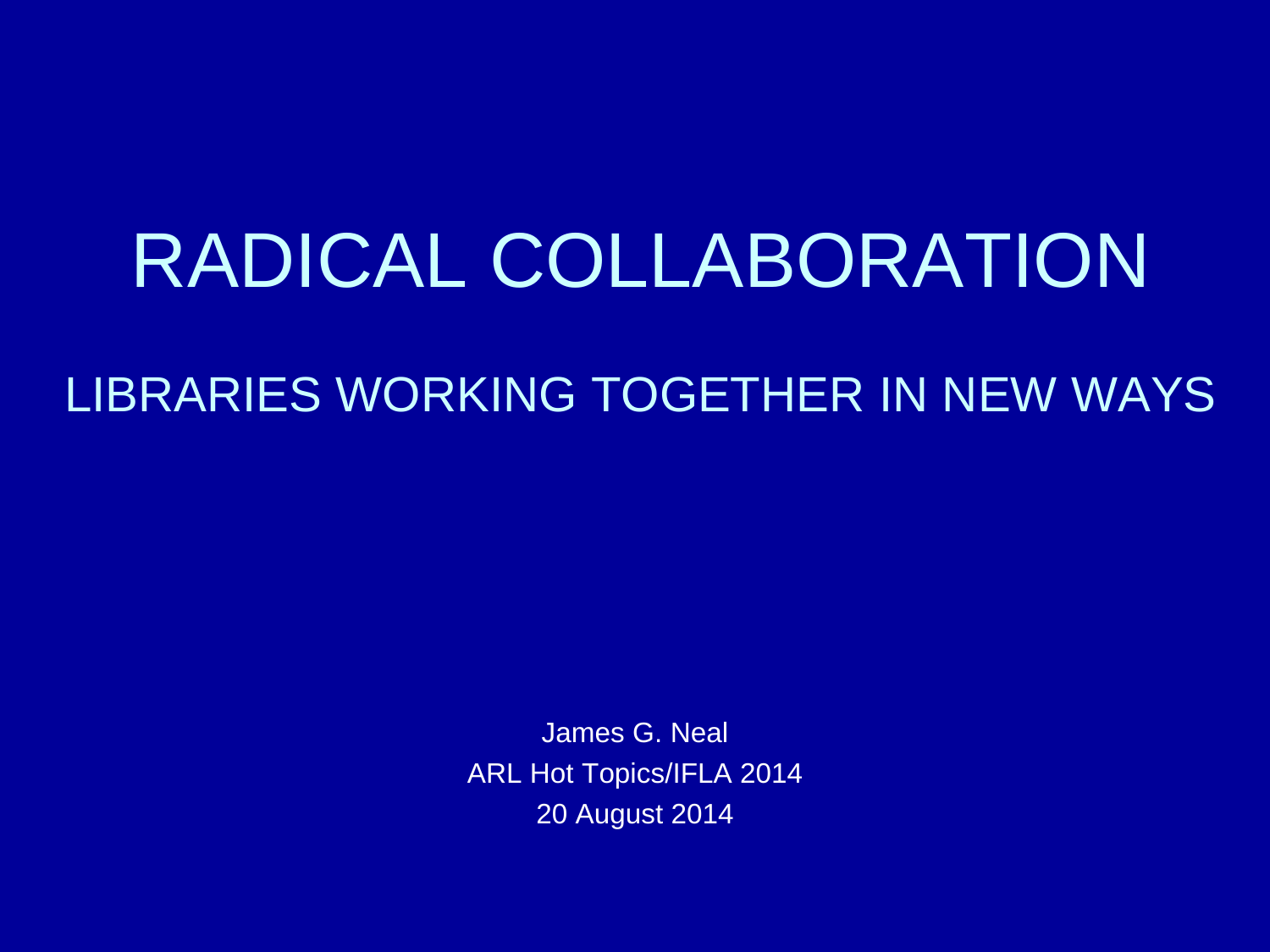## EVOLVING CONTEXT FOR LIBRARY COOPERATION

- Rapidly Shifting User Behaviors / Expectations
- Redundant Inefficient Library Operations
- Aging Service Paradigms / ATM Expectations
- Increasing Emphasis on Unique Resources
- Need to Achieve Scale and Network Effects Through Aggregation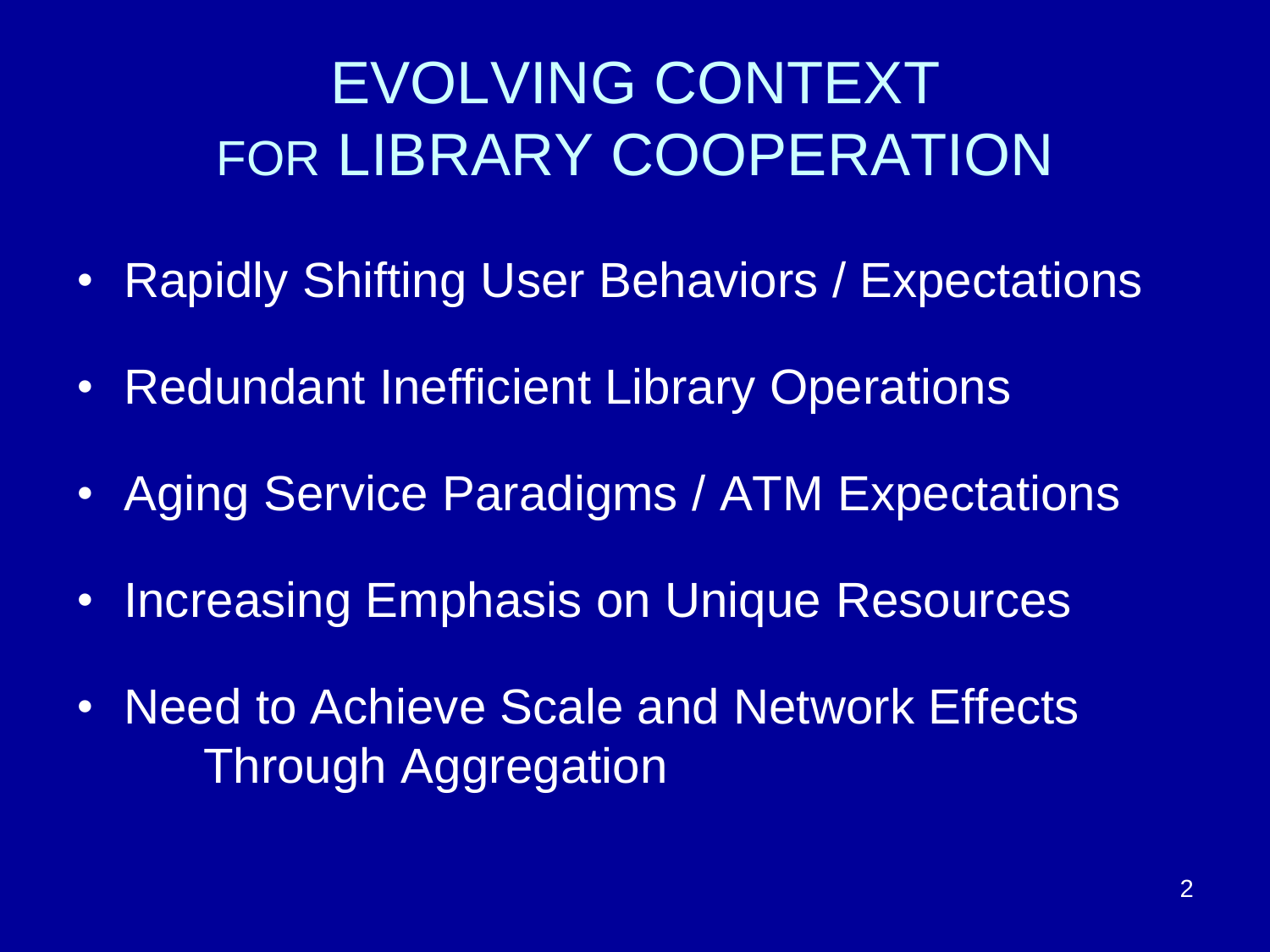## EVOLVING CONTEXT FOR LIBRARY COOPERATION

- Permanent Beta/Mutability
- Advanced Open Architecture
- Mandate for Systemic Change
- Acceleration of Collective Innovation
- New Economic Context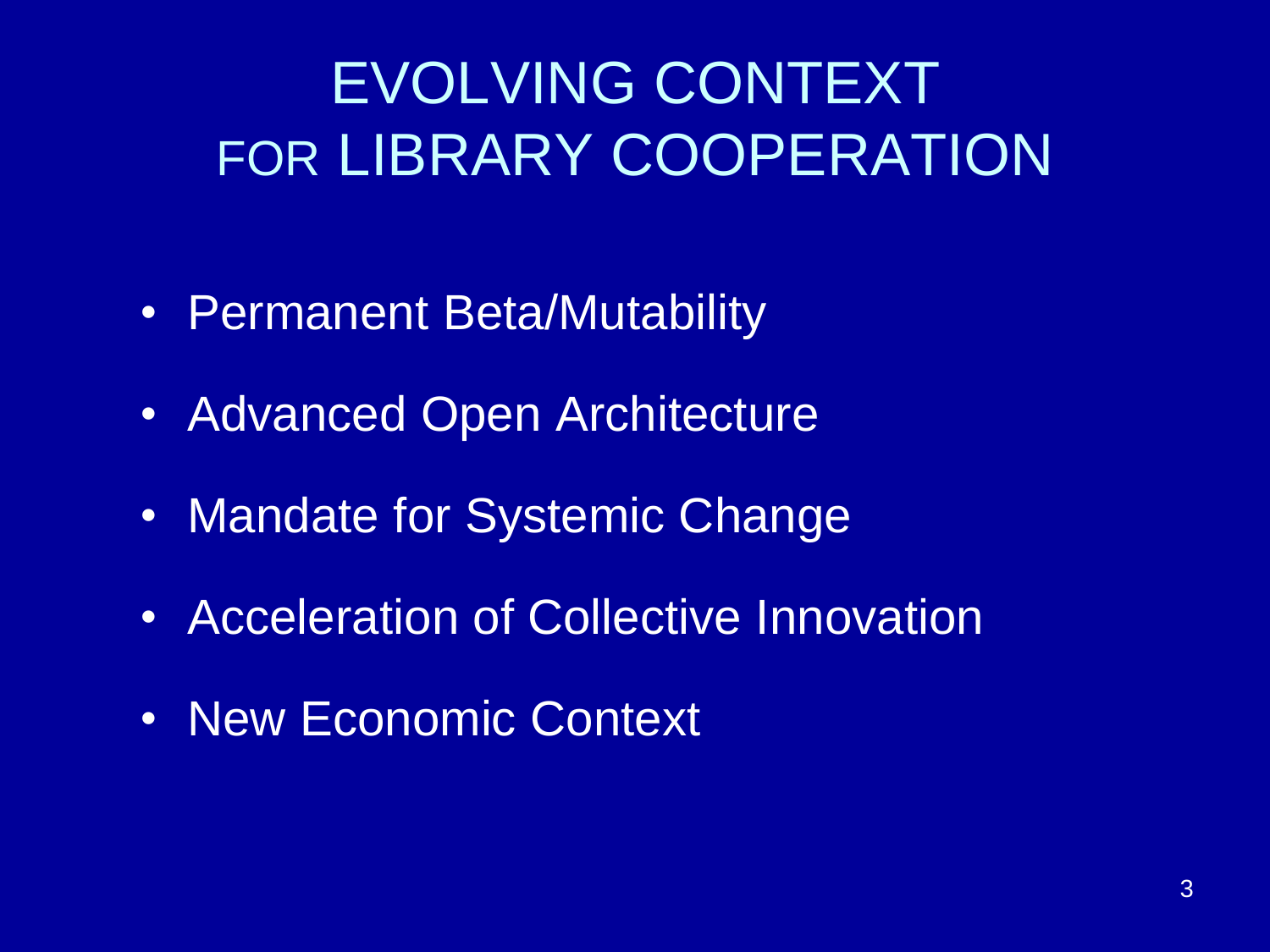# CORE RESPONSIBILITIES AND LIBRARY COOPERATION

- Information Selection
- Information Acquisition
- Information Synthesis
- Information Navigation
- Information Dissemination
- Information Interpretation
- Information Understanding
- Information Use
- Information Application
- Information Archiving
- In Support of Teaching and Learning
- In Support of Research and Scholarship
- In Support of Community Development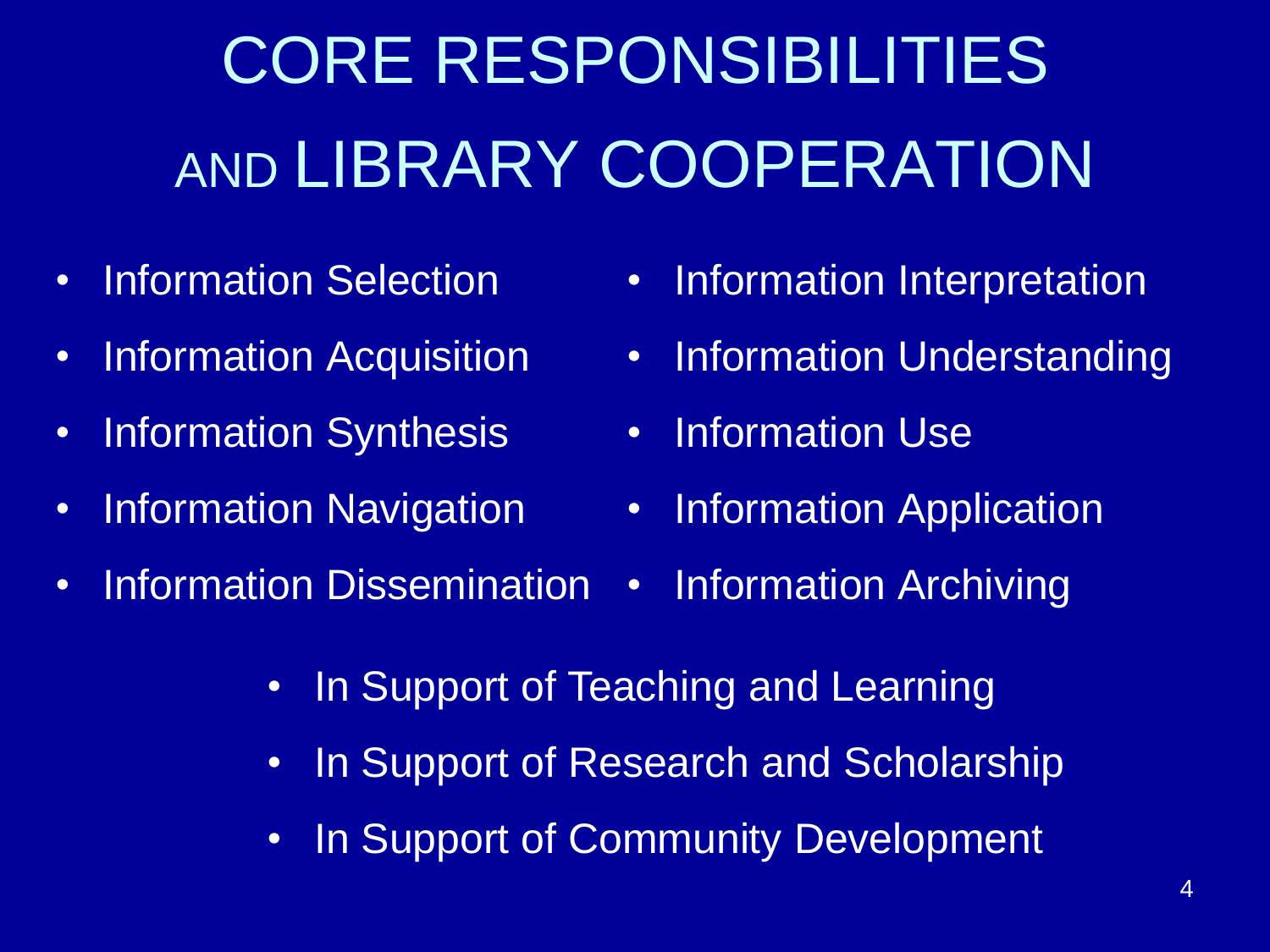## ACADEMIC LIBRARY DEVELOPMENT

-1950 Period of EXCLUSIVITY 1950-1970 Period of POPULARIZATION 1970-1990 Period of DISCORD 1990-2010 Period of DECADENCE 2010-2015 Period of POLYGAMY/KUMBAYA 2015-2020 Period of PARABIOSIS/SYNERGY 2020- Period of PARTICULARISM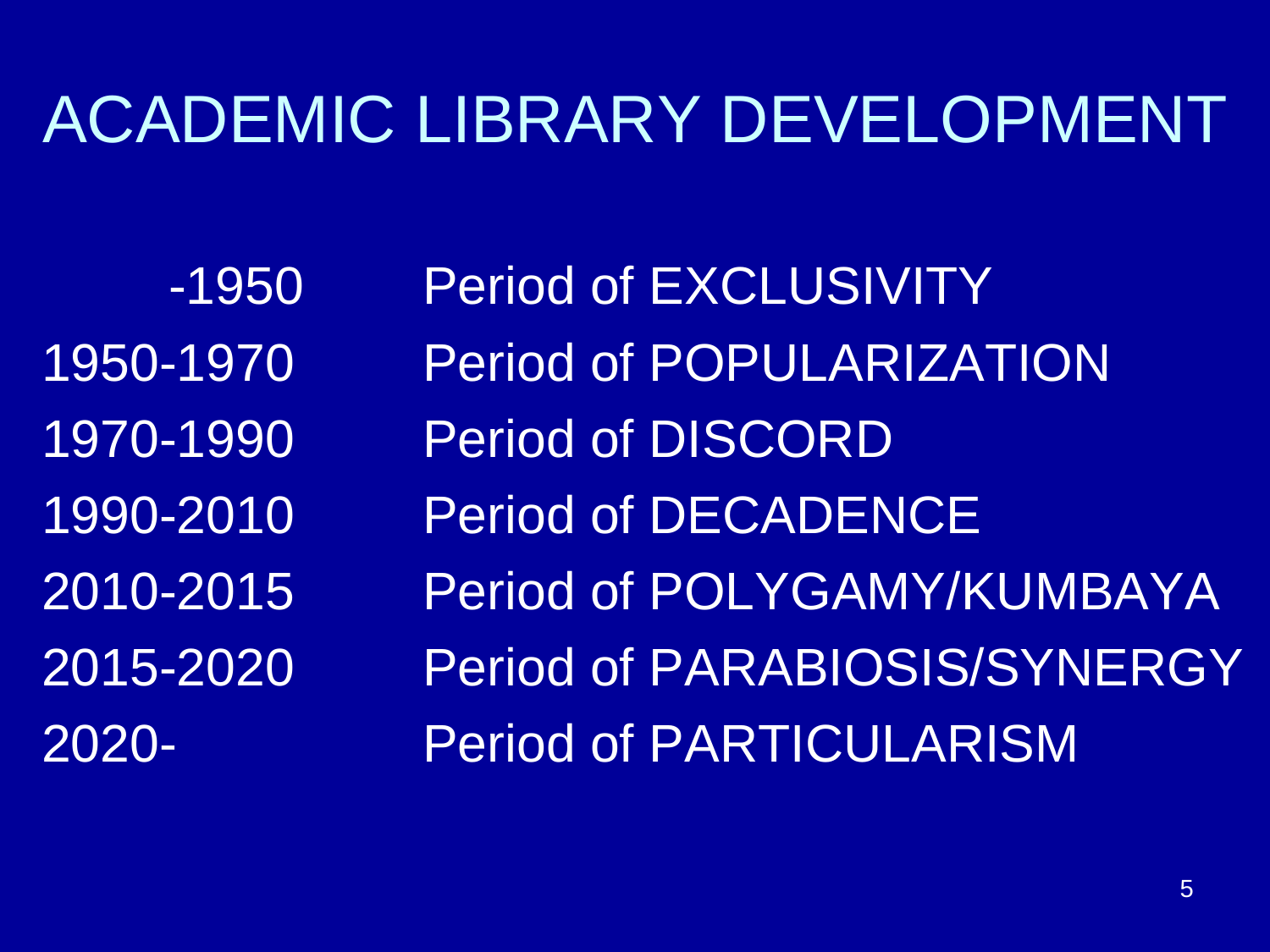## FORUMS FOR COOPERATION

- Library Systems
- Local and Regional Cooperation
- State Projects
- Multi-State Projects
- National Consortia/Projects
- International Partnerships
- Researcher Collaboration
- **Publisher Collaboration**
- Collaboration with Technology **Organizations**
- Corporate Partnerships
- Business Partnerships

#### REACHING OUT TO CULTURAL COMMUNITY

PROMOTING NEW COMBINATIONS THRU PUBLIC-PRIVATE PARTNERSHIPS 6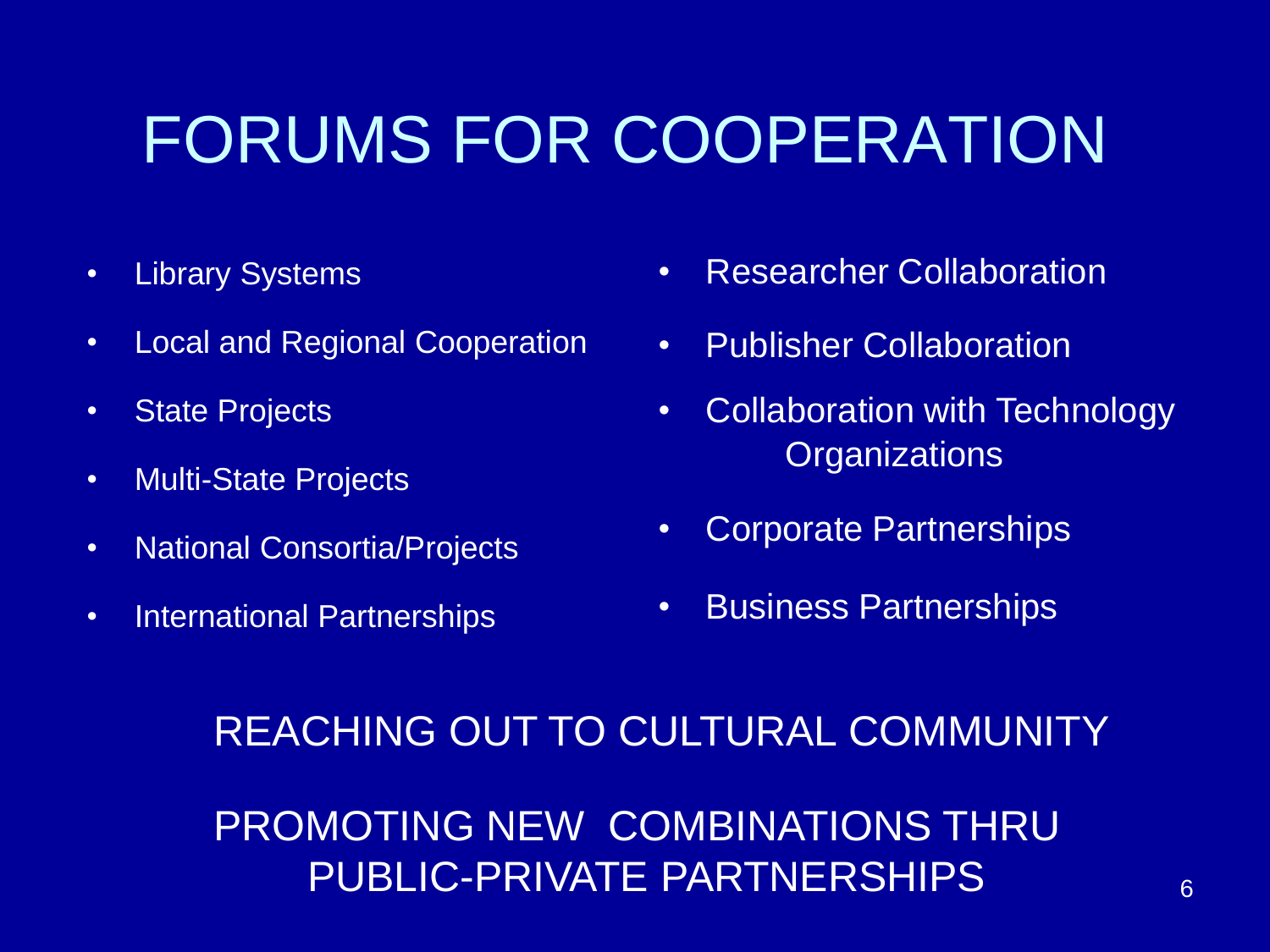### AREAS OF SUCCESSFUL COLLABORATION

- Licensing of Electronic Resources
- Cooperative Cataloging
- Interlibrary Loan/Document Delivery
- Information Policy Advocacy
- Offsite Shelving Facilities
- Digital Archiving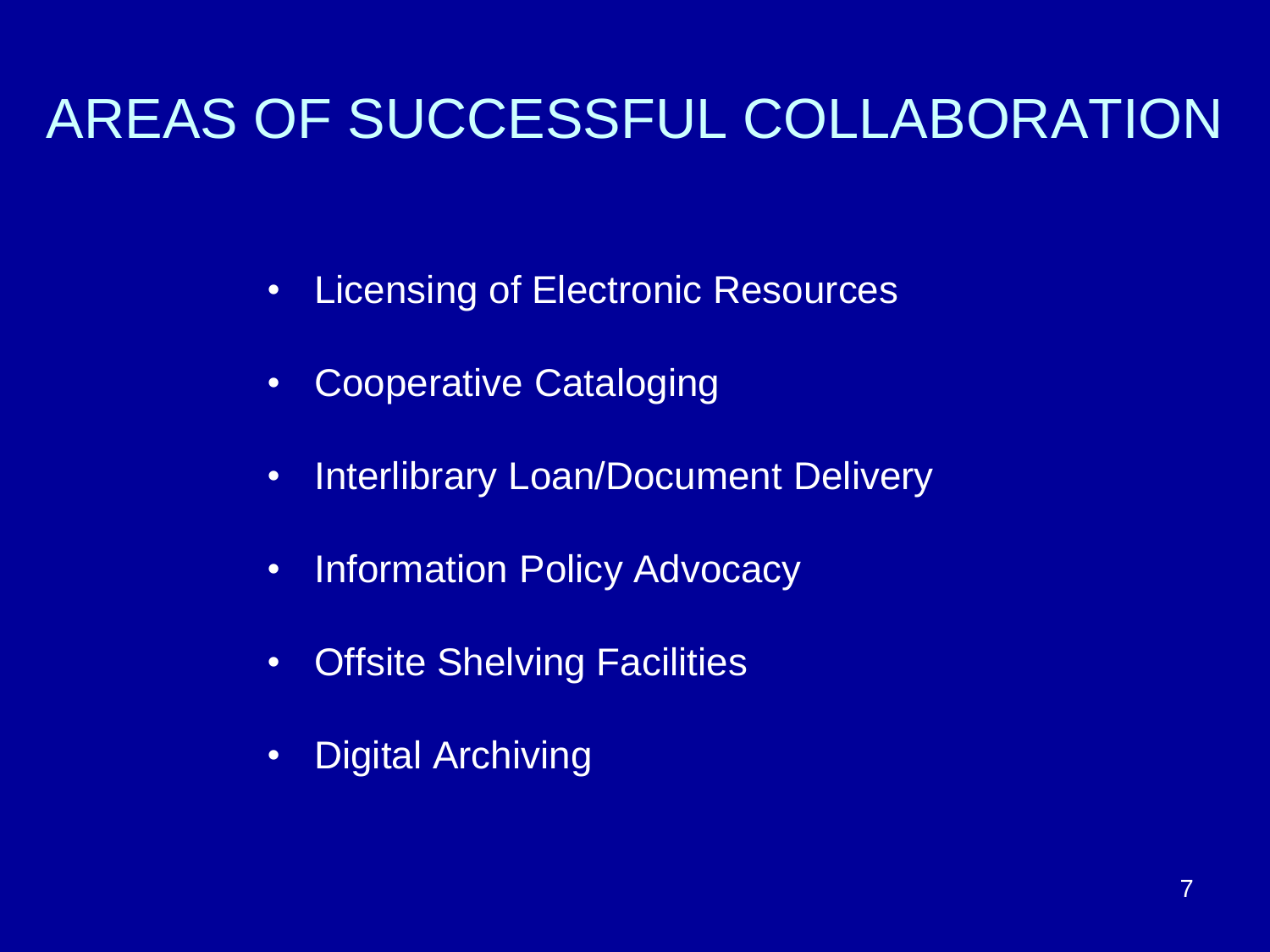### ARENAS FOR RADICAL COLLABORATION

- Centers for Excellence
- Mass Production
- New Infrastructures
- New Initiatives

### Quality/Productivity/Innovation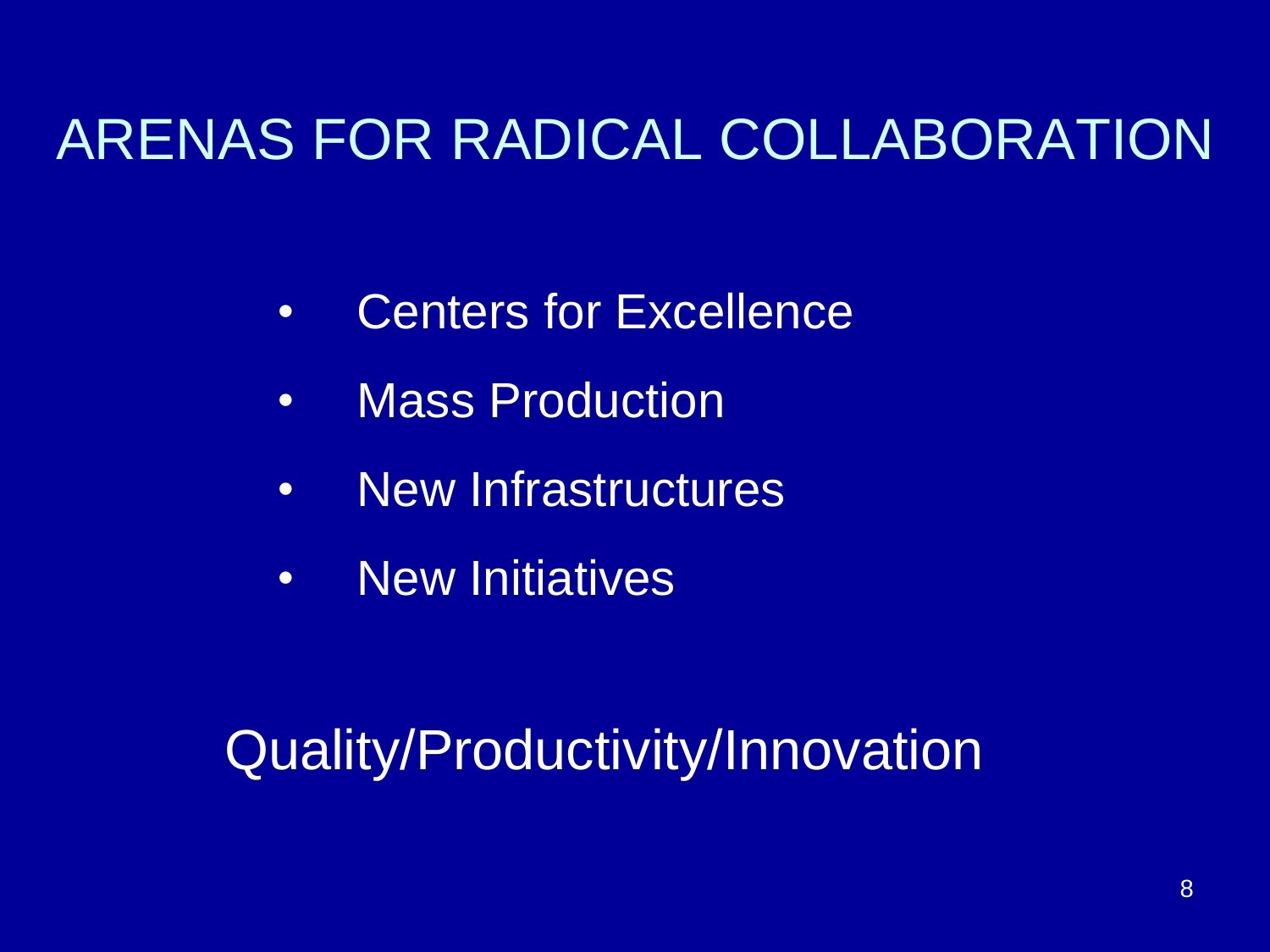### THE COLUMBIA LIBRARIES EXPERIENCE

- Research Collections and Preservation Consortium (ReCAP)
- Manhattan Research Library Alliance (MaRLI)
- 2CUL (Columbia and Cornell University Libraries)
- Ivies Plus/Borrow Direct
- HathiTrust
- Digital Public Library of America (DPLA)
- Digital Preservation Network/Atlantic Preservation Trust
- Sakai Collaboration and Learning Environment
- DuraSpace (Dspace, Fedora, VIVO)
- International Internet Preservation Consortium
- Built Works Registry (BWR)
- Scholarly Publishing and Academic Resources Coalition (SPARC)